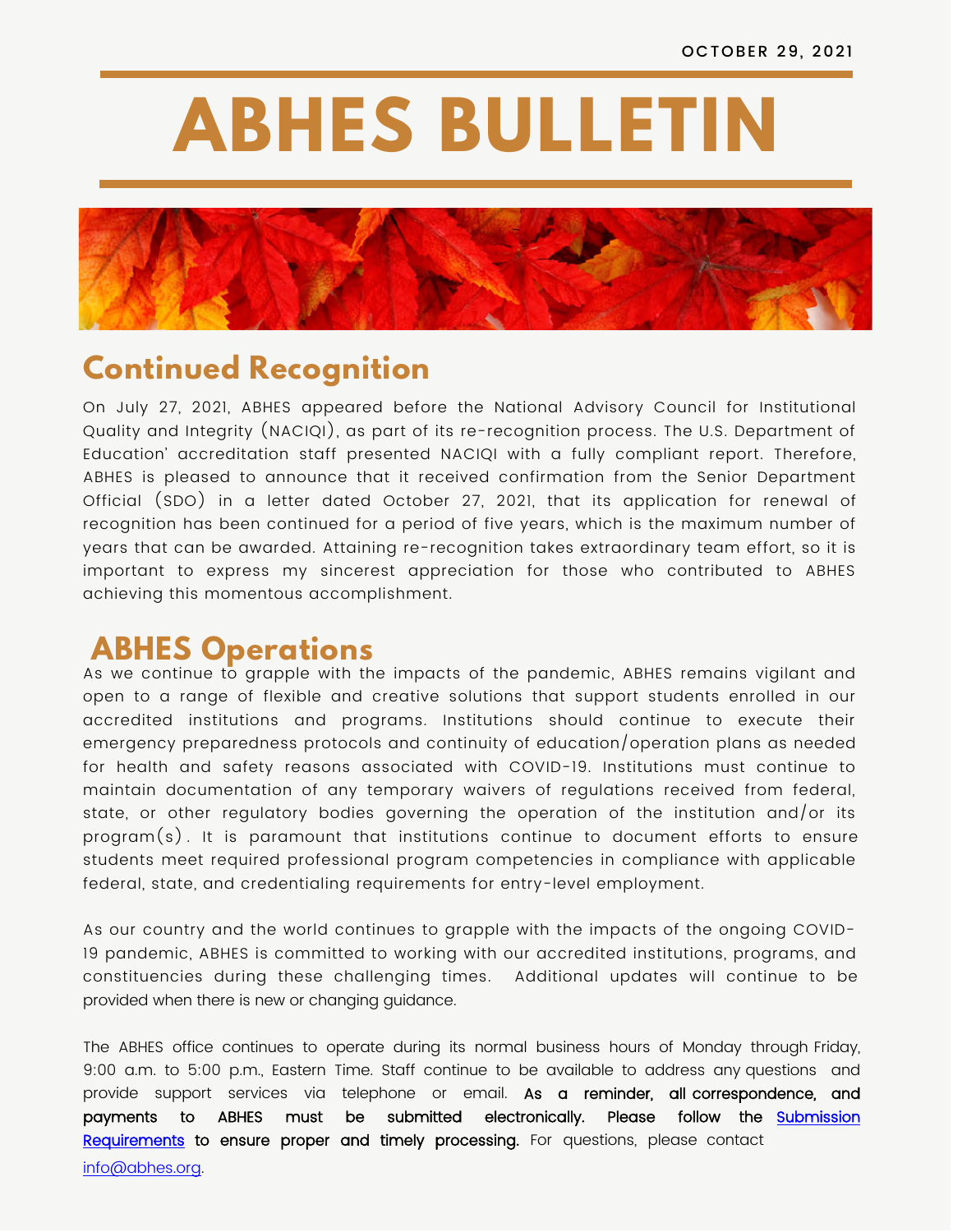## **New ABHES Staff**

The ABHES staff continues to grow and expand. We are so fortunate to have such a well-rounded and talented staff who accomplish amazing work on behalf of the organization. Therefore, we are pleased to announce the following new staff members:



#### De'Vante Allen [dallen@abhes.org](mailto:dallen@abhes.org)

De'Vante Allen will join ABHES November 1, 2021, as an Accreditation Coordinator. Mr. Allen has a Bachelor of Science in Psychology from George Mason University and previously worked as a Graduate Assistant with the College of William and Mary in the Office of Student Veteran Engagement.



#### Hannah Boers [hboers@abhes.org](mailto:hboers@abhes.org)

Hannah Boers will join ABHES November 1, 2021, as an Accreditation Coordinator. Ms. Boers has a Bachelor of Science in Organizational Leadership from Point University and has previously worked as a Children's Ministry Director with Celebration Church.



#### Maya Moten [mmoten@abhes.org](mailto:mmoten@abhes.org)

Maya Moten joined ABHES in June 2021 as an Accreditation Coordinator. Ms. Moten has a Bachelor of Political Science from the University of North Carolina Greensboro and previously worked as a Teacher for the D.C. Public School System.



#### Melissa Santillana [msantillana@abhes.org](mailto:msantillana@abhes.org)

Melissa Santillana joined ABHES in May 2021 as an Accreditation Coordinator. Ms. Santillana has a Bachelor of Arts in Integrative Studies with a Concentration in Elementary Education and a Master of Education with a Concentration in Instruction and Curriculum, both from George Mason University. She previously worked for the Fairfax County Department of Family Services.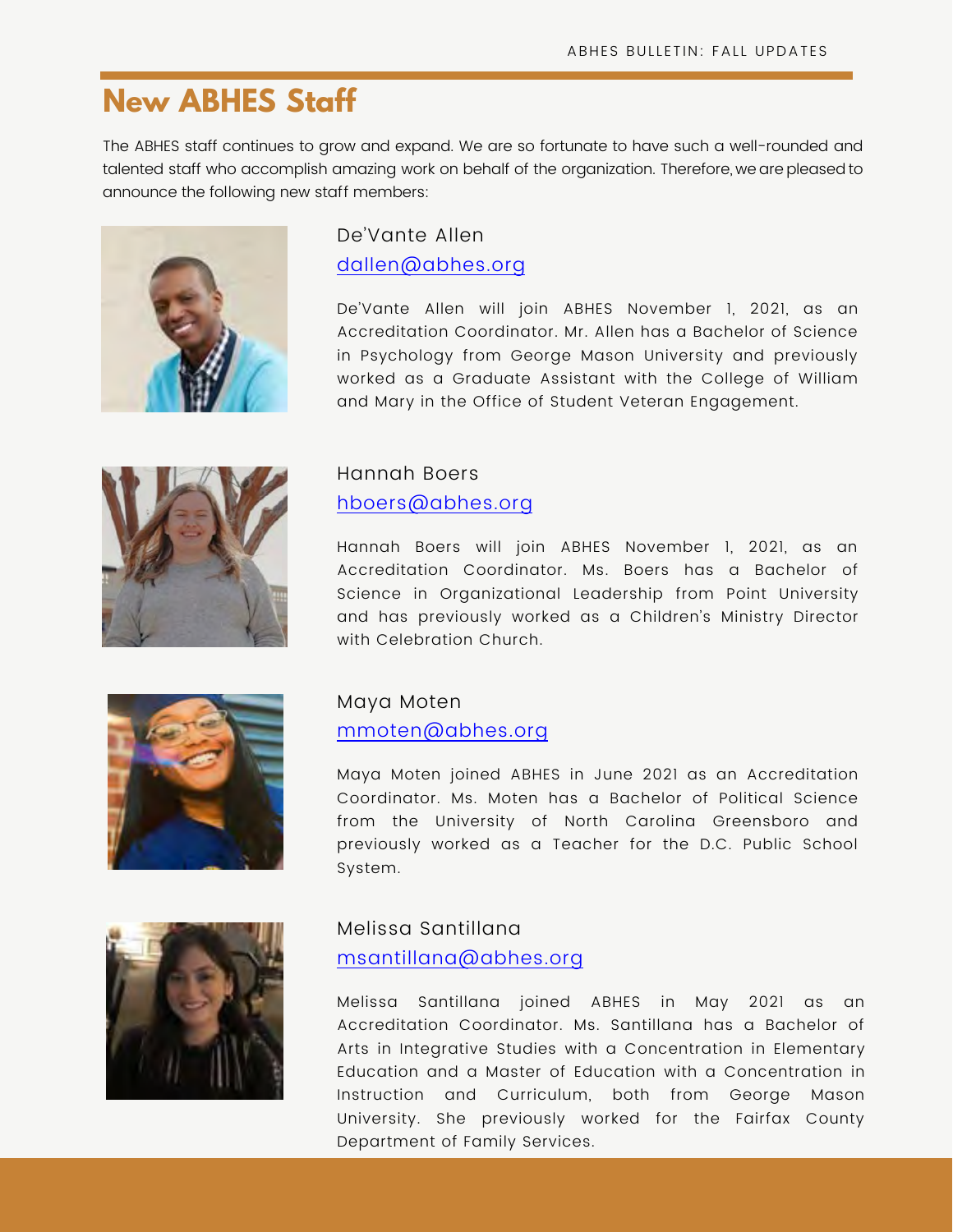## **Staff Promotion**



#### Kelly Costello [kcostello@abhes.org](mailto:kcostello@abhes.org)

It is with great pleasure to announce that Kelly Costello has been promoted to Associate Director of Accreditation. She began her career at ABHES as an accreditation coordinator in June 2013, and advanced to the manager of accreditation in 2017. Kelly has been instrumental in managing the

accreditation process, including quiding the peer review process and leading various trainings for applicants seeking initial or renewed accreditation. She has also been the lead liaison to the Standards Review Committee (SRC) and Preliminary Review Committee (PRC). As the Associate Director of Accreditation, she will oversee and manage the onboarding, training, and continuous development of accreditation coordinators and other travel staff in addition to her continued work on SRC.

Kelly has made meaningful contributions to assist ABHES in fulfilling its mission and objectives. When working on projects, she not only ensures timely completion of critical projects, but demonstrates a desire to help others learn and grow their knowledge and understanding of ABHES standards, policies, and procedures. Therefore, this promotion reflects an appreciation of Kelly's hard work and dedication to ABHES.

## **Distance Education**

As ABHES schools respond to the challenges of the COVID-19 pandemic, many are increasing their usage of distance education methods. Any school that wishes to add a new distance education delivery method (blended or full distance delivery) should apply through the [membership portal](https://portal.abhes.org/). The prompts will direct you to the appropriate distance education application for your circumstances. Any school receiving formal approval for distance education for the first time will also have a virtual distance education verification visit within 6 months of distance education approval.

Institutions and programs that receive distance education approval but do not wish to continue utilizing distance education delivery methods once limitations attributable to COVID-19 are lifted may relinquish such approval by submitting a completed Notification of Discontinuation of Program and/or Distance Education Delivery Method through the [membership portal.](https://portal.abhes.org/) Schools that wish to continue a program only through distance education methods can also relinquish residential delivery through the same process. For questions related to program and delivery method approvals, please contact Crystal Calarusse at [ccalarusse@abhes.org.](mailto:ccalarusse@abhes.org)

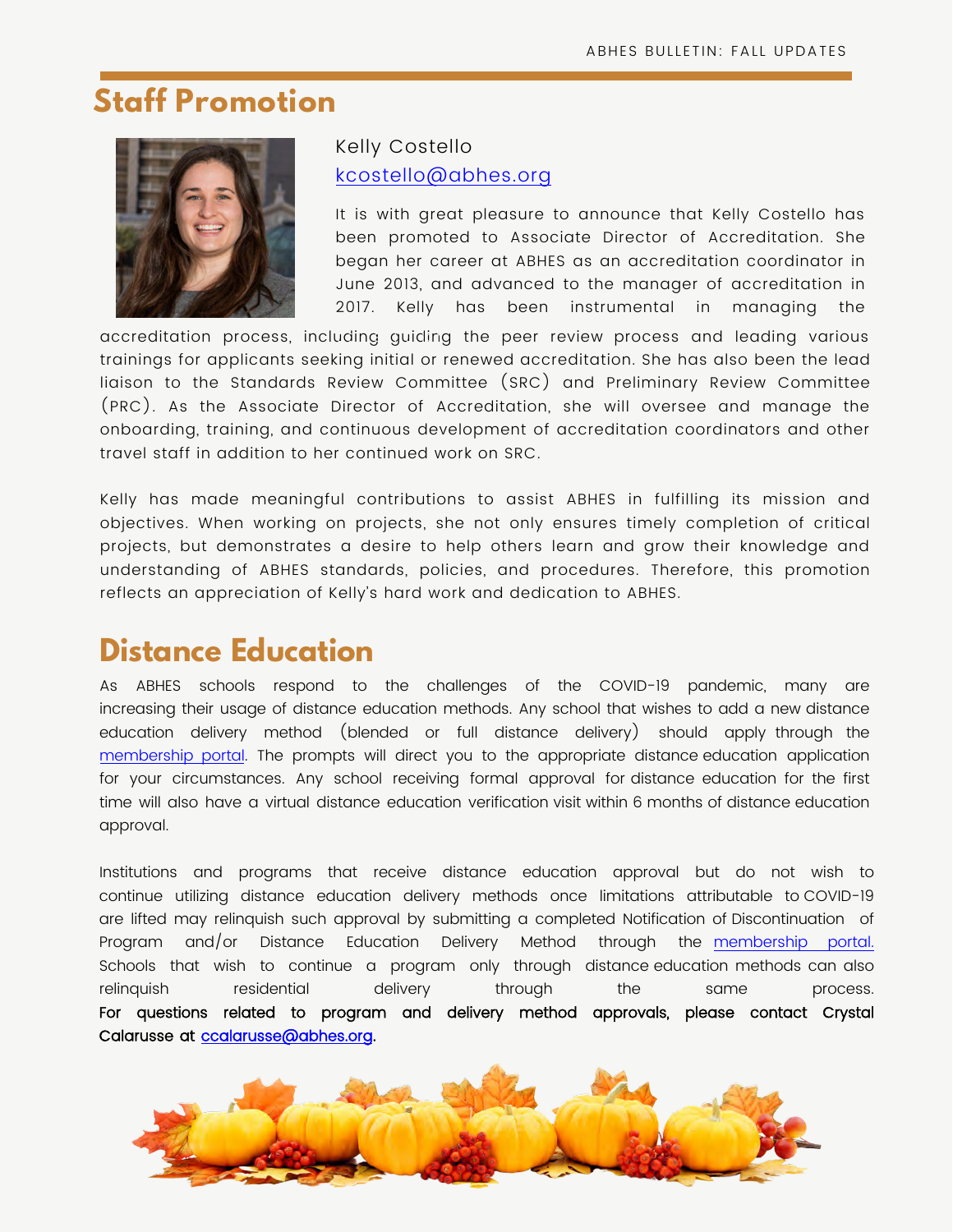## **Virtual Visits**

On August 1, 2021, ABHES resumed conducting on-site team visits. However, due to the uptick in COVID-19 cases and the impact on institutions and their operations, ABHES returned to conducting all site visits virtually on for the remainder of the travel cycle. Virtual visits continue to permit ABHES to meet its obligations for quality assurance of accredited institutions and programs and permit applicants to continue to progress through the accreditation process. The objective of the virtual visit is to assess, in a virtual environment, each accreditation standard normally reviewed and evaluated during an on-site visit.

Further, although ABHES may take a final initial or renewed grant of accreditation action based [upon a virtual visit, an in-person follow up site visit will be required. As described in the U.S.](https://www.federalregister.gov/documents/2020/12/11/2020-27042/federal-student-aid-programs-student-assistance-general-provisions-federal-perkins-loan-program)  Department of Education Guidance released December II, 2020, the temporary flexibilities that help accrediting agencies serve institutions and students through the period of COVID-19 interruption require a follow up visit to virtual visits. That limited, follow up site visit will be conducted by ABHES staff or a single qualified ABHES evaluator as soon as practicable, generally within 180 days following a declaration that the COVID-19 national emergency has ended. It is noted that for a virtual change of ownership visit, the in-person follow up visit must be conducted within 90 days following a declaration that the COVID-19 national emergency has ended. Similarly, a virtual visit for addition of an ABHES-approved new non-main campus and/or separate educational center, where at least 50 percent of an education program is offered, the required in-person follow up visit will occur within 180 days following a declaration that the COVID-19 national emergency has ended. Institutions will be further informed of this requirement with notice of the action.

Should you have questions about an upcoming virtual visit or the required materials and processes, please contact Kelly Costello at [kcostello@abhes.org](mailto:kcostello@abhes.org).

## **Automation Updates**

Over the past year ABHES has been diligently working to digitize all forms and applications. To date, the following applications have been automated, and can be completed and paid for online through the ABHES membership portal available for download at <u>https://</u> www.abhes.org/resources/#Applications:

- New Program Application (NPA)
- New Program Application (NPA) (with or without distance education)
- Minor Program Revision (MPR)
- Initial Distance Education (IDE)
- Modification of Distance Education (MDE)
- Substantive Program Revision (SPR)
- Notification of Discontinuation of Program
- Notification of Discontinuation of Delivery Method
- Change in School Name
- Excluded Continuing Education Courses
- Change in Mission
- Change in Academic Measurement
- Campus Closure

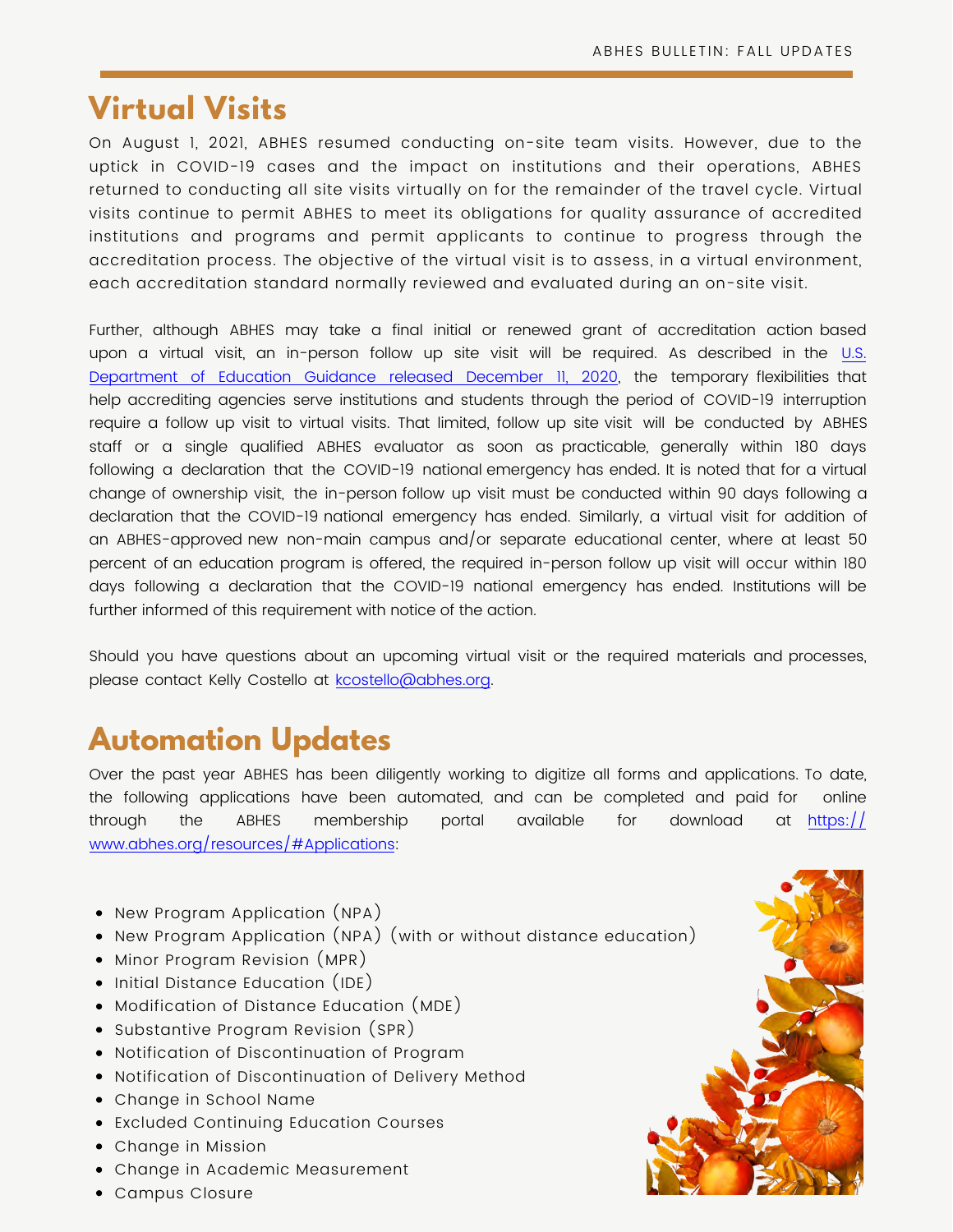### **Automation Updates Continued**

As a reminder, the 2020 - 2021 Annual Report is due on November 2, 2021, at 4:00 EST. The Annual Report is located in the ABHES Portal. This year, when you submit the Annual Report, a PDF version of the report will be emailed to the primary contact. The guidebook and instructional videos can be found at <https://portal.abhes.org/annual-reports/help/>. Should you have any questions or need assistance, please send an email to [AnnualReport@abhes.org.](mailto:AnnualReport@abhes.org)

# **Annual ABHES Conference & Membership Meeting**

After the unprecedented impact of the COVID-19 global pandemic, we are pleased to announce that we will be hosting our 18th Annual National Conference on Allied Health Education at The Roosevelt New Orleans! Early bird registration runs through November 1st, so secure your spot today!

For details on the pre-conference and conference events and to register, [click here](https://web.cvent.com/event/97fa7657-18b0-4f0c-a890-92e08db2521d/summary). For questions, please contact Holly Doering, Manager of Compliance, Development and Quality Assurance at [hdoering@abhes.org](mailto:hdoering@abhes.org).



# **Upcoming Accreditation & Pre-Conference Workshops**

ABHES will host its next Accreditation Workshop just prior to the National Conference on Allied Health Education in New Orleans, Louisiana on Monday, March 7, 2022. Staff will present the Institutional/Programmatic Accreditation Workshop which is open to initial and renewal applicants as well as members of the public and the Maintaining Accreditation Workshop open to representatives from institutions/programs currently accredited. Those who wish to register may do so by visiting <https://abhes.org/events/>. The cost of the workshop is \$650.

ABHES will also be offering the Program Effectiveness Plan (PEP) Workshop from 8:00 a.m. – 12:00 p.m. and a new workshop, Responding to Commission Directives from 1:00 p.m. to 4:00 p.m. on Tuesday, March 8, 2022, prior to the start of the annual conference.